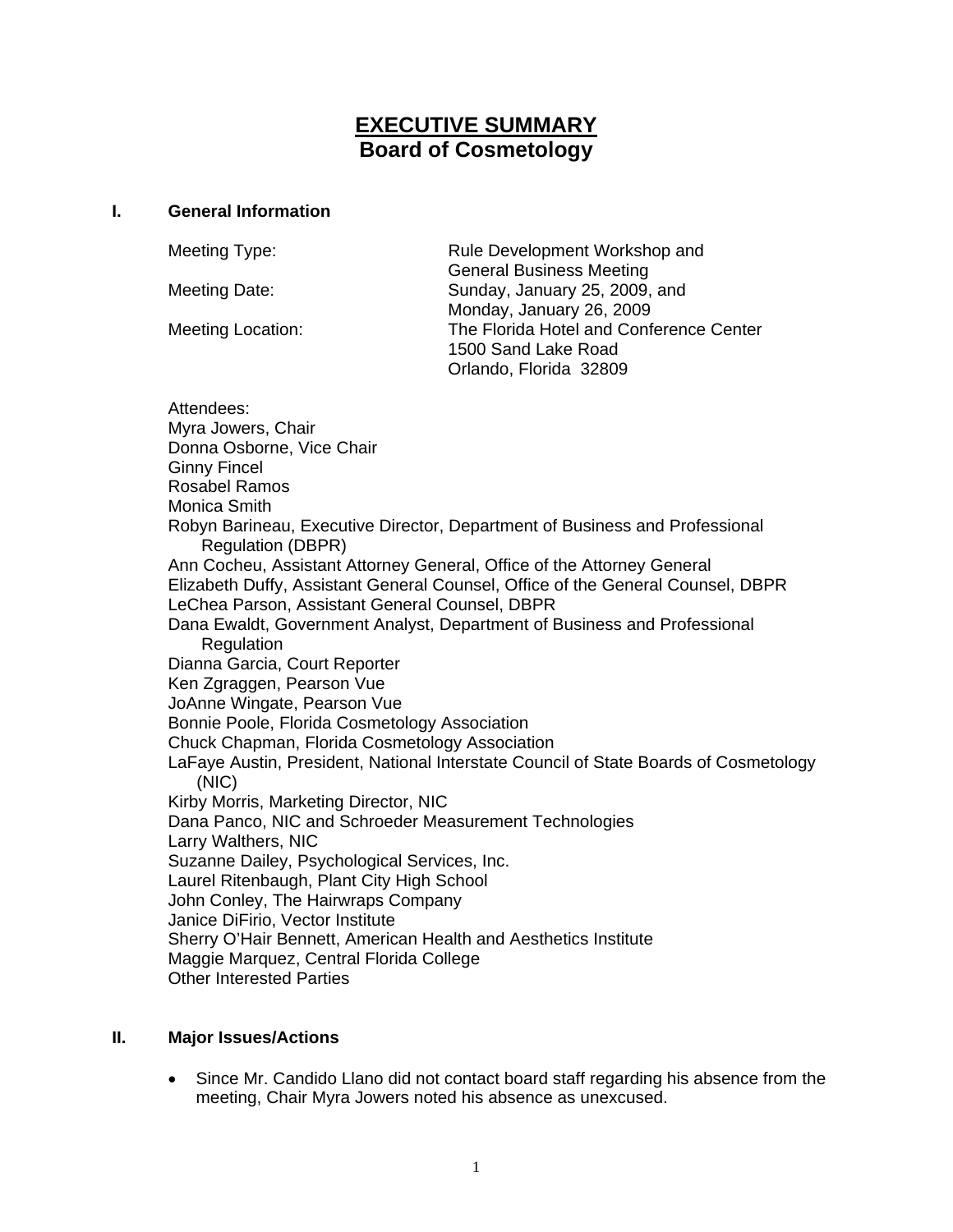- The board considered 45 disciplinary cases.
- Ms. LeChea Parson, Assistant General Counsel, provided the board with the Prosecuting Attorney's Report and reported that as of January 19, 2009, there were 317 cosmetology cases in the legal section.
- The board approved one hair braiding course application, one hair wrapping application, two body wrapping course applications, one initial HIV/AIDS course application, two continuing education provider applications, and denied six continuing education course applications.
- The board asked that Rule 61G5-32.001, Florida Administrative Code, Continuing Education, be included on the next agenda for discussion to consider requiring continuing education providers to include publication or access dates for references materials included with course applications.
- National Examination Discussion
	- Ms. Donna Osborne, Vice Chair, mentioned that she has researched utilization of a national examination for the last four or five years. She added that it would be beneficial for Florida licensees transferring to another state to have passed a national examination for ease with endorsement requirements. Ms. Robyn Barineau, Executive Director, reminded the board that Chapter 455, Florida Statutes, provides that a board can utilize a national examination with administration through the department so long as the national examination vendor provides the department with a copy of the examination(s) for certification. She also reminded the board that should they want a vendor other than the department to administer their examination, that must go through the bidding process.
	- Mr. Kirby Morris, Marketing Director of the National Interstate Council of State Boards of Cosmetology (NIC), introduced himself and thanked the board for the opportunity to discuss having the Florida Board of Cosmetology utilize the NIC national examination. Ms. Ginny Fincel asked Mr. Morris how a national examination could incorporate all states' requirements. Mr. Morris indicated that NIC's core examination meets all states' requirements, and Florida laws and rules could be added. Mr. Morris added that there would be no additional cost to develop and include a Florida laws and rules portion in their national examination. He mentioned that most states usually overlook incomparable educational hours for individuals endorsing a license from another state so long as they have passed a national examination. Mr. Morris informed the board that the NIC written examination is offered in 38 states, 21 states use the NIC written and practical examinations, and the NIC examinations are offered in English, Spanish, Korean and Vietnamese. Mr. Morris indicated that no examination forms are over three years old. He added that NIC works very closely with the cosmetology textbook developers. Mr. Morris informed the board that as a member of NIC, the Florida Board of Cosmetology owns the NIC examination.
	- Ms. Barineau asked how many questions are on the NIC written examination, and Ms. Dana Panco, NIC and Schroeder Measurement Technologies, indicated that there are 100 items on the examination questions with an additional 10 unscored pilot items, and the candidate is allowed 90 minutes to complete the exam. Mr. Morris gave a brief overview of NIC's history.
	- Ms. Suzanne Dailey, Psychological Services, Inc. (PSI), informed the board that PSI has a contractual agreement with NIC that they are the only vendors approved to administer the NIC examination. Ms. Barineau asked that NIC provide her with copies of their contracts for review by the Department's Office of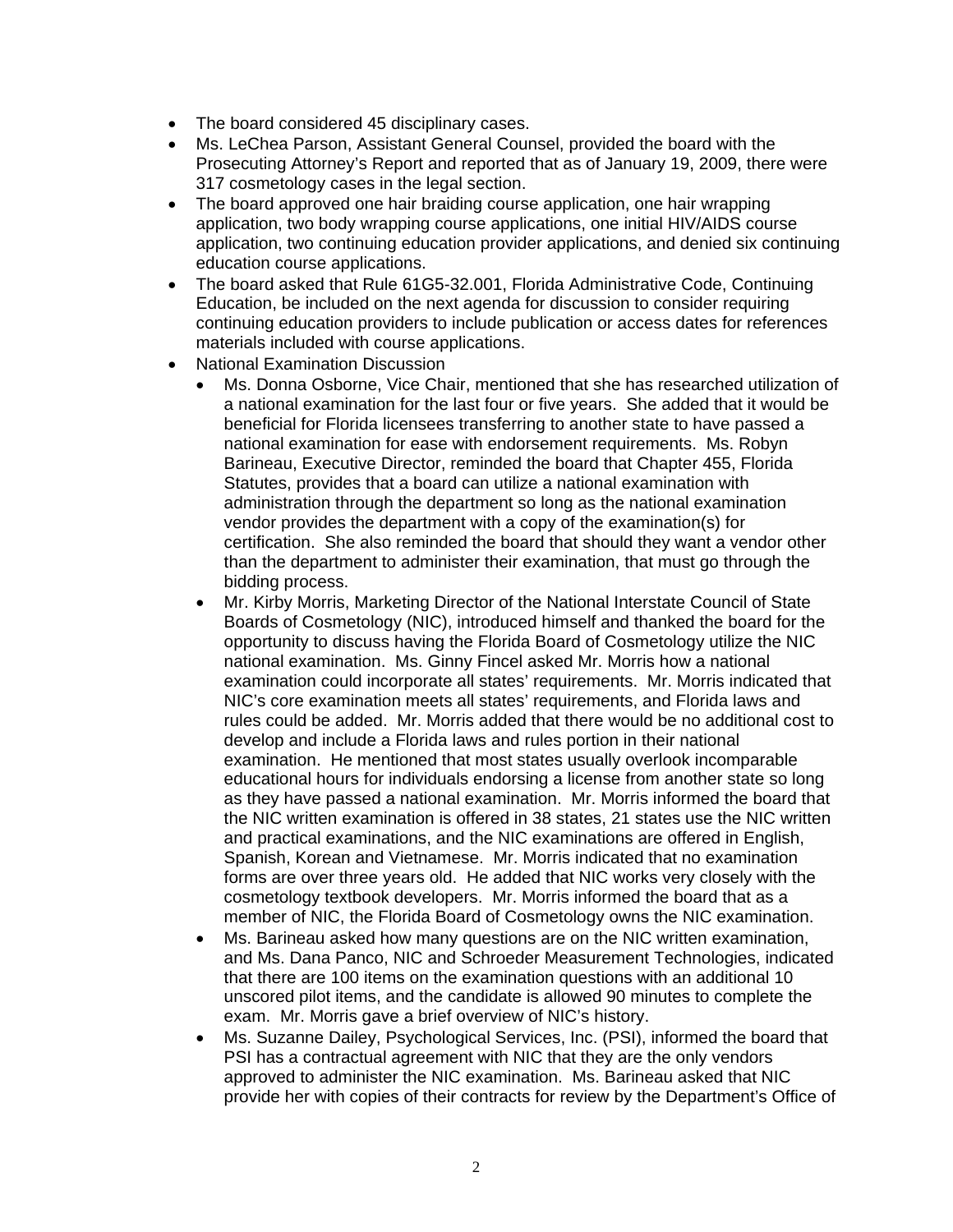the General Counsel. Ms. LaFaye Austin, NIC President, thanked the board for the opportunity to address them.

- Mr. Alex Bosque, Bureau of Education and Testing (BET), distributed documentation to the board informing them of all the services offered by the Bureau of Education and Testing. He added that BET develops and administers the Board of Cosmetology written examination at a reasonable cost and in a safe, reliable manner. Mr. Bosque mentioned that the department's vendor, Pearson Vue, administers the examination at a cost of \$9 per hour, and the department has a tremendous working relationship with Pearson Vue. Candidate pass/fail notices include their picture, whether or not they passed/failed the examination, a strength and weakness report, and candidates can take the Florida cosmetology examination in other states. He informed the board that scores are posted to a candidate's record the day following their examination. Mr. Bosque mentioned that last year, BET offered some seminars for cosmetology schools to provide the schools with information about the various units within the agency. He added that BET, at the board's request, could offer a Florida laws and rules examination. Mr. Bosque informed the board that BET would like to maintain their working relationship with the board but that BET would assist with whatever direction they elected.
- Chair Jowers advised the board that they could not make a decision on whether or not to proceed with utilizing a national examination until the department reviewed the NIC contracts. Mr. Morris informed the board that the NIC written examination cost is \$50 per candidate and the NIC practical examination cost is \$50 per candidate. Ms. Barineau reminded the board that their fees are currently at the maximum statutory fee cap and given their projected deficit posture, should they consider moving forward with utilization of a national examination, the \$50 written examination fee would only leave \$30 to include the \$5 unlicensed activity fee, and their application and licensure fees, a reduction of at least \$23 per application.
- Ms. Dailey informed the board that PSI currently has six exam sites and can add others at colleges and universities in Florida. Mr. Bosque informed the board that Pearson Vue currently operates 22 exam sites in Florida. He also introduced Mr. Ken Zgraggen and Ms. JoAnne Wingate from Pearson Vue.
- Ms. Barineau mentioned the recent press and inquiries the board office has received regarding fish pedicures and reminded the board that they agreed to research this matter and discuss this topic at the meeting. The board previously asked Ms. Cocheu to contact the Generals Counsel of the Fish and Wildlife Conservation Commission, the Department of Environmental Protection, and the Department of Health about fish pedicures, and to determine if they have any comments on the issue, but she was unable to do so prior to the meeting. After discussion, the board agreed that this practice should not be allowed in salons as there is no allowance for animals in a salon nor are the fish kept in a closed aquarium, and there does not appear to be any way to properly sanitize or disinfect the unit holding the fish or the fish in between patrons. Ms. Parson indicated that violations of Rules 61G5- 20.002(1)(c)4. and 61G5-20.002(2)(g), Florida Administrative Code, could be cited as violations.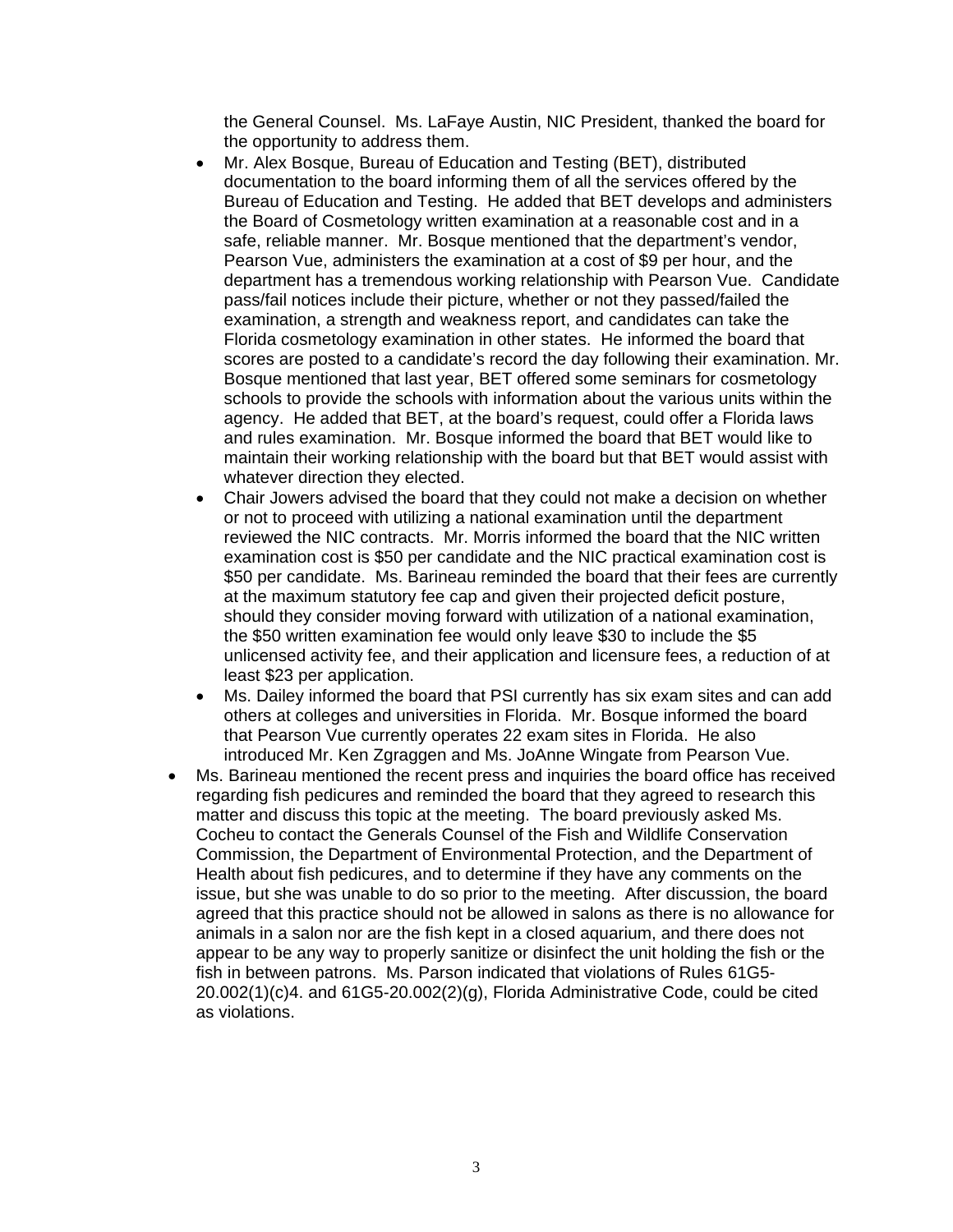- The board agreed on the following rule language, approved the Statement of Estimated Regulatory Costs (SERC) for these rules, and asked Ms. Ann Cocheu, Assistant Attorney General, to move forward with publication:
	- Rule 61G5-18.0055 Supervised Cosmetology Practice Exception 1) Following the completion of the first licensing examination by a graduate of licensed cosmetology school or cosmetology program offered in a public school system, which school or program is certified by the Department of Education, an applicant for licensure as a cosmetologist by examination is eligible to practice temporarily in a current, actively licensed cosmetology salon under the following conditions:

(a) In the event an applicant obtains passing scores on the first attempt of both the written and clinical examinations, the applicant shall be eligible, prior to having their application acted on by the Board, to practice cosmetology in a licensed salon, provided that they post their examination results for both examinations at their work station with a recent photograph affixed thereto.

(b) In the event that the applicant fails to obtain a passing score on either the written or clinical examination on the first attempt, the applicant shall not be eligible to practice cosmetology under this rule until the applicant:

1. Applies to the Department for authorization to retake the failed portion(s) of the examination; and

2. Presents the salon owner a copy of both the reexamination application and the examination scheduling authorization letter from the testing vendor.

3. Upon completion of these conditions, the applicant is eligible to practice cosmetology in a licensed cosmetology salon subject to the provisions of paragraph (c) referenced below, provided that the applicant posts the examination results for both examinations at their work station with a recent photograph affixed thereto, which practice may extend for a period of no more than 60 days from the date of the reexamination application. The applicant must discontinue practicing when 180 days have passed from the date the original examinations were taken if reexamination has not yet been completed. Under no circumstances shall the applicant be eligible to practice prior to having applied for reexamination and having obtained the examination scheduling authorization letter from the testing vendor.

(c) All cosmetology services performed by the applicant under this exception shall be performed under the supervision of a licensed cosmetologist. "Under the supervision of a licensed cosmetologist" shall mean that an individual who then holds a current, active Florida license as a cosmetologist shall be physically present at all times when the applicant is performing cosmetology services.

(2) In the event an applicant, who previously failed either or both of the examinations on the first attempt, fails to obtain a passing score on either or both of the second licensure examination(s), the applicant is no longer eligible to practice cosmetology under this exception and must immediately discontinue practicing cosmetology until the applicant has been issued a license to practice by the Department. An applicant who fails any part of the examination may not practice as a cosmetologist and may immediately apply for reexamination.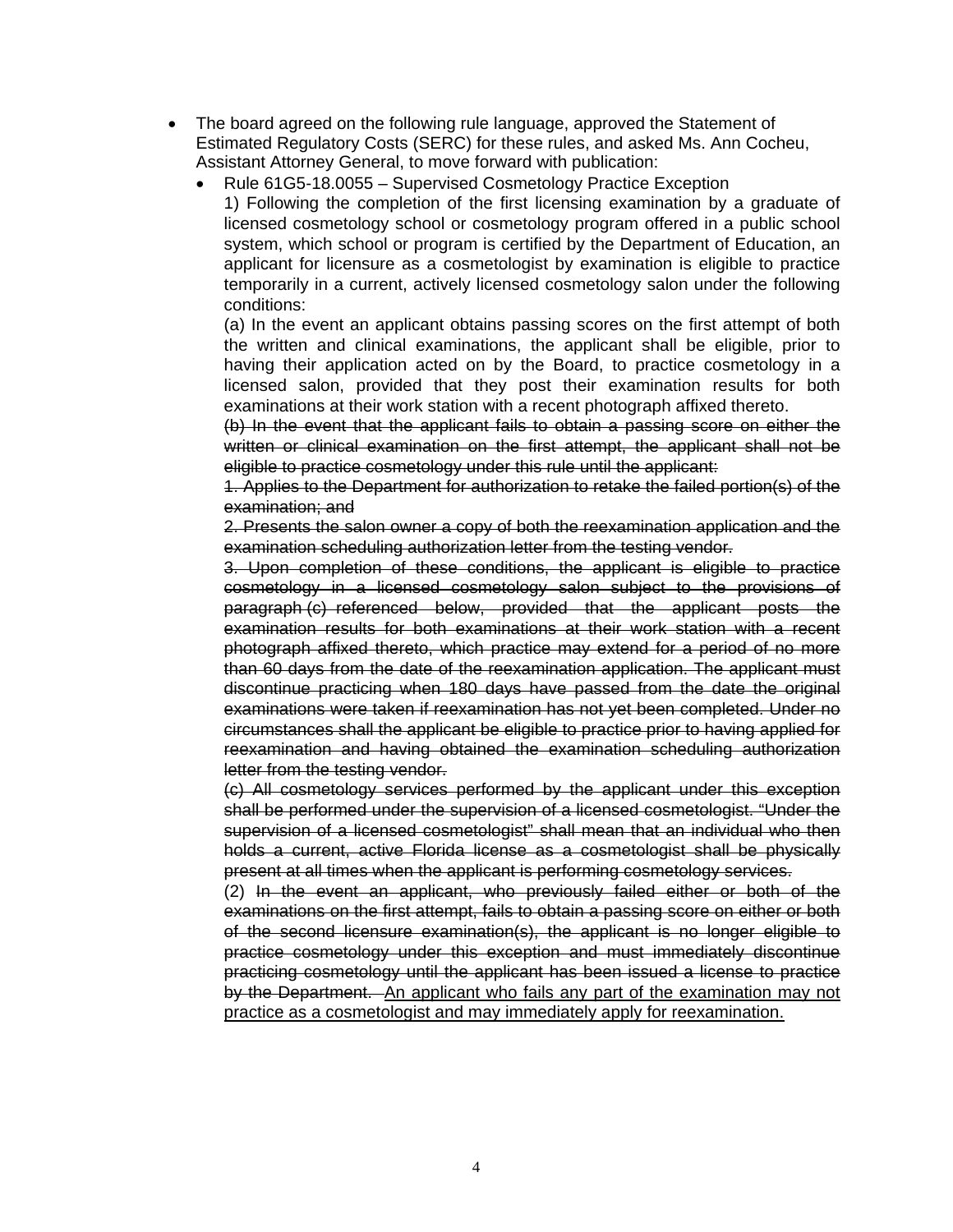• Rule 61G5-22.006, Florida Administrative Code – Facials (Including Skin Care and Hair

(5) Definition of Services: Services shall be a facial; a client consultation/skin analysis; exfoliation, either manual, mechanical or chemical; cleansing; toning; manipulation; and packs, masks, or other treatments as needed.

(6) At a minimum, the curriculum of schools and programs specified in Section 477.0201, F.S., shall include the following hours of instruction in the indicated theory items:

| <b>TOPIC</b>                                            | <b>HOURS</b> |
|---------------------------------------------------------|--------------|
| (a) Florida laws and rules:                             | 5            |
| (b) HIV and AIDS                                        | 4            |
| (c) Sanitation                                          | 10           |
| (d) Ethics                                              | 2            |
| (e) Basics of electricity                               | 8            |
| (f) Facial techniques and contraindications             | 66           |
| (g) Product chemistry                                   | 8            |
| (h) Hair removal                                        | 2.5          |
| Makeup<br>(i)                                           | 2            |
| (j) Skin theory and diseases and disorders of the skin: | 85           |

(7) The curriculum shall also include the performance of the following specified services as indicated as well as the estimated total number of hours needed to complete the required number of services.

| <b>TYPE OF SERVICE</b>                                                                                                                                                                               | <b>NUMBER OF</b><br><b>SERVICES</b> | <b>HOURS REQUIRED</b> |
|------------------------------------------------------------------------------------------------------------------------------------------------------------------------------------------------------|-------------------------------------|-----------------------|
| (a) Facials, manual and mechanical<br>including masks, packs, or<br>treatments – must be performed<br>on a variety of skin types including<br>normal, oily, dry, combination,<br>problem, and mature | 40                                  | 40                    |
| (b) Set up, use and maintenance of<br>electrical devices                                                                                                                                             | 5                                   | 1.25                  |
| (c) Hair removal, including tweezing,<br>waxing, threading, and sugaring                                                                                                                             | 20                                  | 5                     |
| (d) Makeup application for both day time<br>And nighttime looks                                                                                                                                      | 10                                  | 5                     |
| (e) Lash and brow tinting                                                                                                                                                                            | 10                                  | 5                     |
| (f) Eyelash application, including strip<br>lashes, Individual lashes, and<br>semi-permanent lashes                                                                                                  | 10                                  | 10                    |
| (g) Manual Extractions                                                                                                                                                                               | 5                                   | 1.25                  |
|                                                                                                                                                                                                      |                                     |                       |

- Ms. Cocheu informed the board that they currently did not have statutory authority to require flea market cosmetology salons to be preinspected prior to licensure. Ms. Barineau will inform the department and determine if the department will seek legislation to preinspect flea market salons.
- Ms. Barineau informed the board that as of September 30, 2008, the balances in their Operating and Unlicensed Activity Accounts were \$415,421 and \$1,161,064, respectively. Ms. Barineau advised the board that the current five-year projections show the board headed in a deficit beginning in the fiscal year ending June 30, 2009. She indicated that she would keep the board informed and that an assessment on each initial license and renewed license may need to be considered in the future.